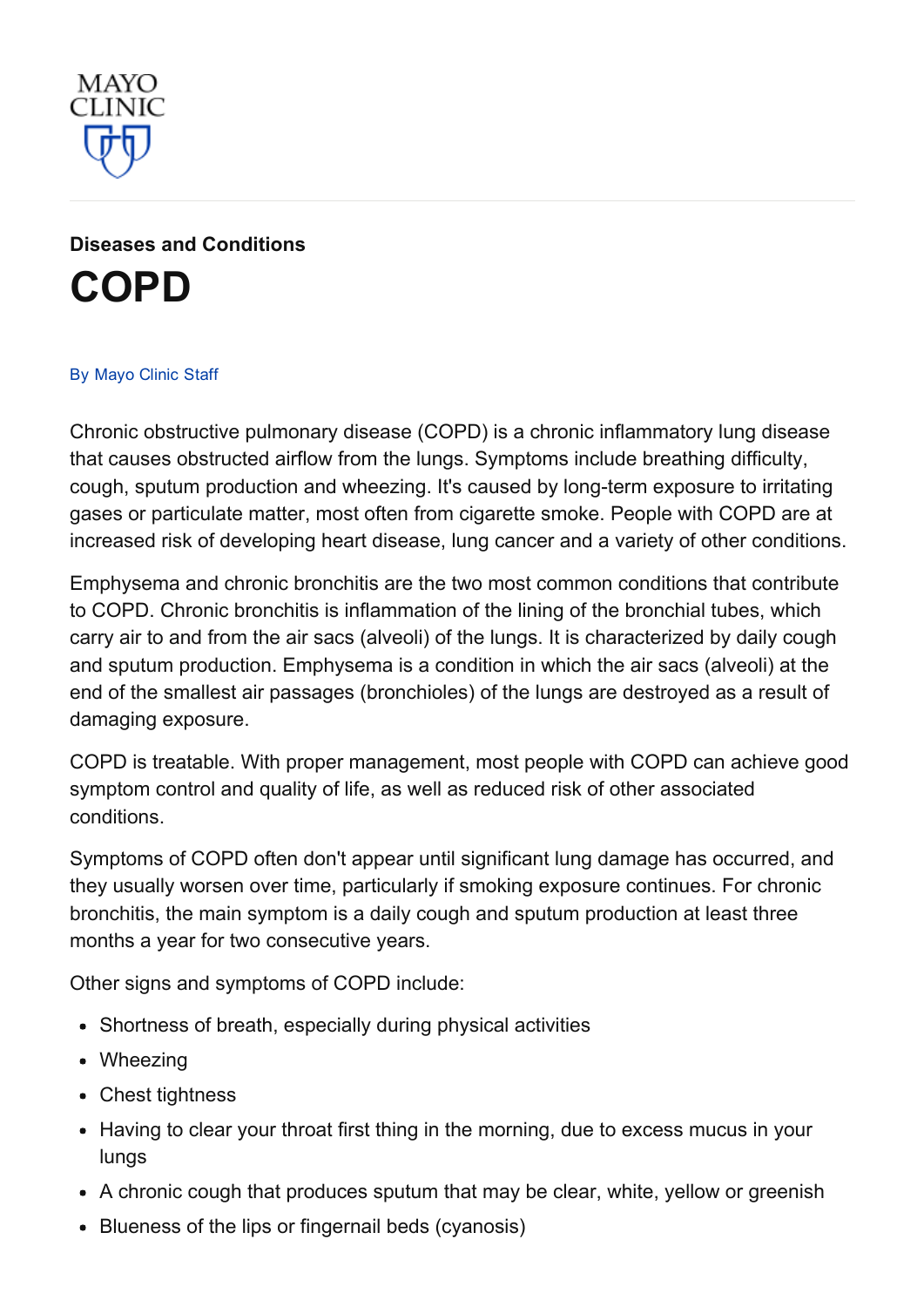- Frequent respiratory infections
- Lack of energy
- Unintended weight loss (in later stages)

People with COPD are also likely to experience episodes called exacerbations, during which their symptoms become worse than usual day-to-day variation and persist for at least several days.

The main cause of COPD in developed countries is tobacco smoking. In the developing world, COPD often occurs in people exposed to fumes from burning fuel for cooking and heating in poorly ventilated homes.

Only about 25 percent of chronic smokers develop clinically apparent COPD, although up to half have subtle evidence of COPD. Some smokers develop less common lung conditions. They may be misdiagnosed as having COPD until a more thorough evaluation is performed.

# How your lungs are affected

Air travels down your windpipe (trachea) and into your lungs through two large tubes (bronchi). Inside your lungs, these tubes divide many times — like the branches of a tree — into many smaller tubes (bronchioles) that end in clusters of tiny air sacs (alveoli). The air sacs have very thin walls full of tiny blood vessels (capillaries). The oxygen in the air you inhale passes into these blood vessels and enters your bloodstream. At the same time, carbon dioxide — a gas that is a waste product of metabolism — is exhaled.

Your lungs rely on the natural elasticity of the bronchial tubes and air sacs to force air out of your body. COPD causes them to lose their elasticity and overexpand, which leaves some air trapped in your lungs when you exhale.

# Causes of airway obstruction

- Emphysema. This lung disease causes destruction of the fragile walls and elastic fibers of the alveoli. Small airways collapse when you exhale, impairing airflow out of your lungs.
- Chronic bronchitis. In this condition, your bronchial tubes become inflamed and narrowed and your lungs produce more mucus, which can further block the narrowed tubes. You develop a chronic cough trying to clear your airways.

# Cigarette smoke and other irritants

In the vast majority of cases, the lung damage that leads to COPD is caused by longterm cigarette smoking. But there are likely other factors at play in the development of COPD, such as a genetic susceptibility to the disease, because only about 25 percent of smokers develop COPD.

Other irritants can cause COPD, including cigar smoke, secondhand smoke, pipe smoke,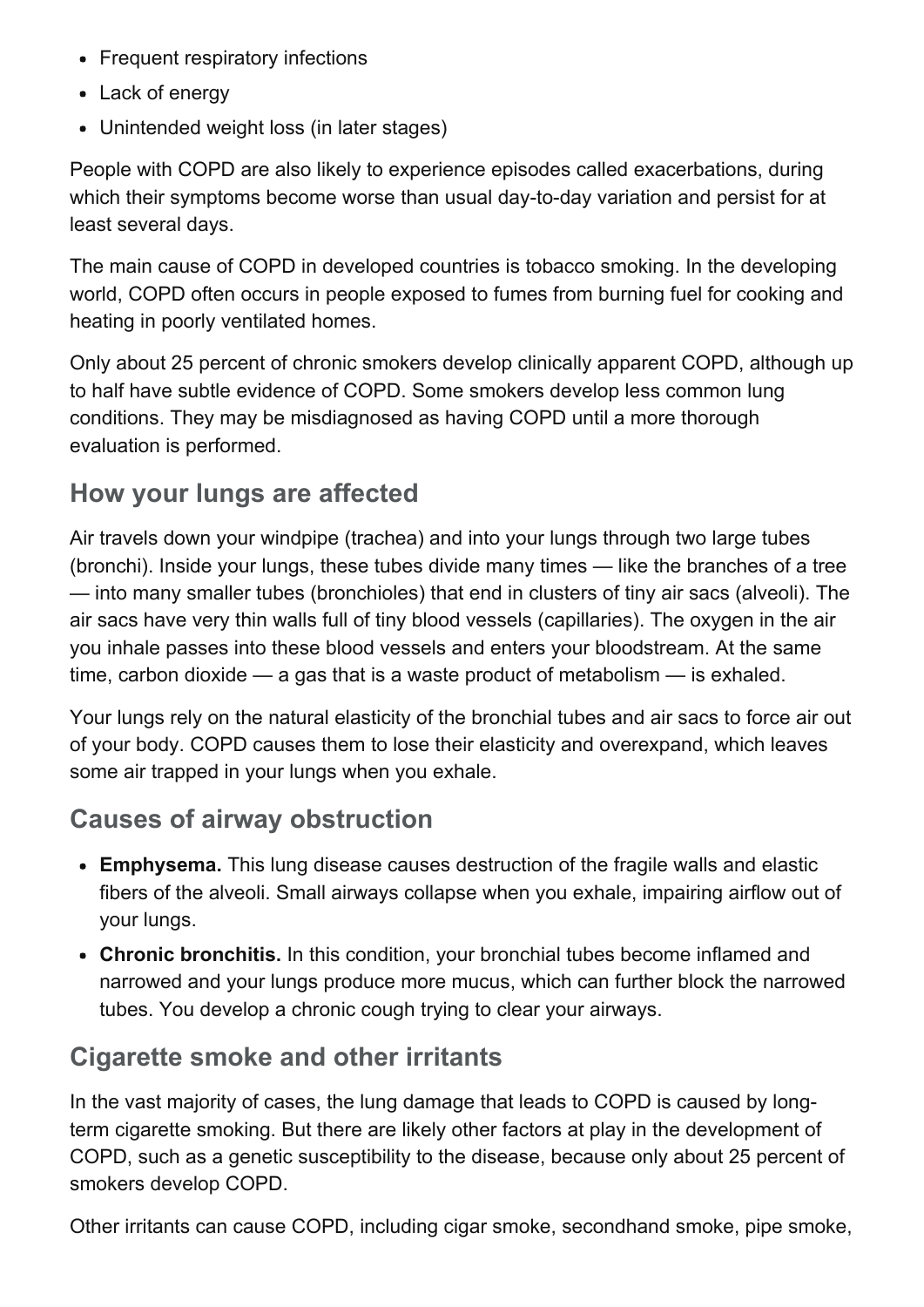air pollution and workplace exposure to dust, smoke or fumes.

# Alpha-1-antitrypsin deficiency

In about 1 percent of people with COPD, the disease results from a genetic disorder that causes low levels of a protein called alpha-1 antitrypsin. Alpha-1-antitrypsin (AAt) is made in the liver and secreted into the bloodstream to help protect the lungs. Alpha-1antitrypsin deficiency can affect the liver as well as the lungs. Damage to the liver can occur in infants and children, not just adults with long smoking histories.

For adults with COPD related to AAt deficiency, treatment options include those used for people with more common types of COPD. In addition, some people can be treated by replacing the missing AAt protein, which may prevent further damage to the lungs.

Risk factors for COPD include:

- Exposure to tobacco smoke. The most significant risk factor for COPD is long-term cigarette smoking. The more years you smoke and the more packs you smoke, the greater your risk. Pipe smokers, cigar smokers and marijuana smokers are at risk, as are people exposed to large amounts of secondhand smoke.
- People with asthma who smoke. The combination of asthma, a chronic airway disease, and smoking increases the risk of COPD even more.
- Occupational exposure to dusts and chemicals. Long-term exposure to chemical fumes, vapors and dusts in the workplace can irritate and inflame your lungs.
- Age. COPD develops slowly over years, so most people are at least 35 to 40 years old when symptoms begin.
- Genetics. As noted above, the uncommon genetic disorder alpha-1-antitrypsin deficiency is the cause of some cases of COPD. Other genetic factors likely make certain smokers more susceptible to the disease.

Complications of COPD include:

- Respiratory infections. People with COPD are more susceptible to colds, the flu and pneumonia. Any respiratory infection can make it much more difficult to breathe and could cause further damage to lung tissue. An annual flu vaccination and regular vaccination against pneumococcal pneumonia will help prevent some infections.
- Heart problems. For reasons that aren't fully understood, COPD increases your risk of heart disease, including heart attack. Quitting smoking markedly reduces this risk.
- Lung cancer. Smokers with chronic bronchitis have a greater risk of developing lung cancer than do smokers who don't have chronic bronchitis. Quitting smoking also markedly reduces this risk.
- High blood pressure. COPD may cause high blood pressure in the arteries that bring blood to your lungs (pulmonary hypertension).
- Depression. Difficulty breathing can keep you from doing activities that you enjoy. And dealing with serious illness can contribute to development of depression. Talk to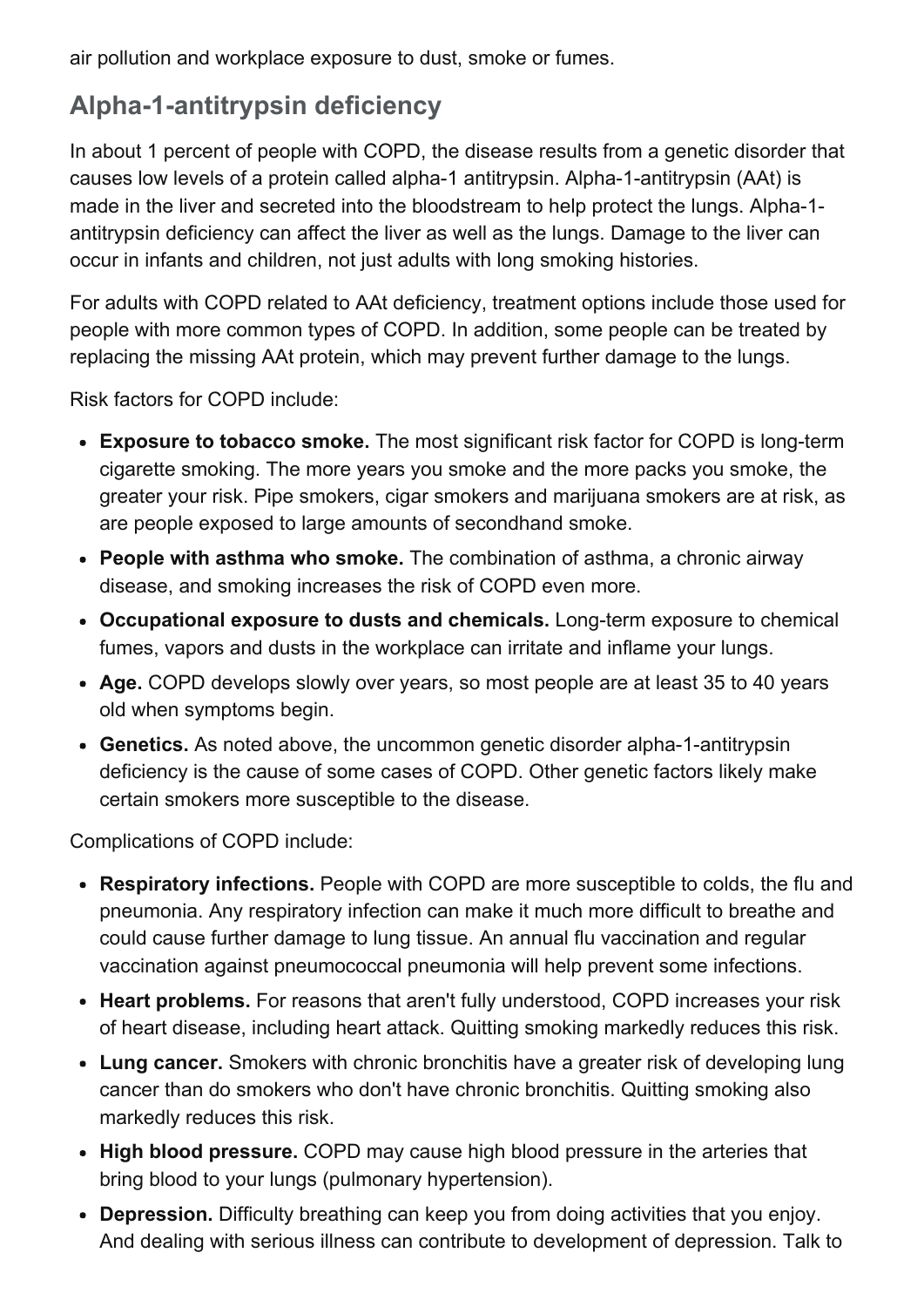your doctor if you feel sad or helpless or think that you may be experiencing depression.

If your primary care doctor suspects that you have COPD, you'll likely be referred to a pulmonologist, a doctor who specializes in lung disorders.

## What you can do

Before your appointment, you might want to write a list of answers to the following questions:

- What symptoms are you experiencing? When did they start?
- What makes your symptoms worse? Better?
- Does anyone in your family have COPD?
- Have you had any treatment for COPD? If so, what was it and did it help?
- Have you ever taken beta blockers for your high blood pressure or heart?
- Are you being treated for any other medical conditions?
- What medications and supplements do you take regularly?

You might want to have a friend or family member accompany you to your appointment. Often, two sets of ears are better than one when you're learning about a complicated medical problem, such as COPD. Take notes if this helps.

# What to expect from your doctor

Your doctor may ask some of the following questions:

- How long have you had a cough?
- Do you get short of breath easily?
- Have you noticed any wheezing when you breathe?
- Do you or have you ever smoked cigarettes?
- Would you like help in quitting?

COPD is commonly misdiagnosed — former smokers are often told they have COPD when in reality they have simple deconditioning or another less common lung condition. Likewise, many people who truly do have COPD aren't diagnosed until the disease is far advanced and interventions are less effective.

If you have symptoms of COPD and a history of exposure to lung irritants — especially cigarette smoke — your doctor may recommend these tests:

• Pulmonary function tests. Spirometry is the most common lung function test. During this test, you'll be asked to blow into a large tube connected to a spirometer. This machine measures how much air your lungs can hold and how fast you can blow the air out of your lungs. Spirometry can detect COPD even before you have symptoms of the disease. It can also be used to track the progression of disease and to monitor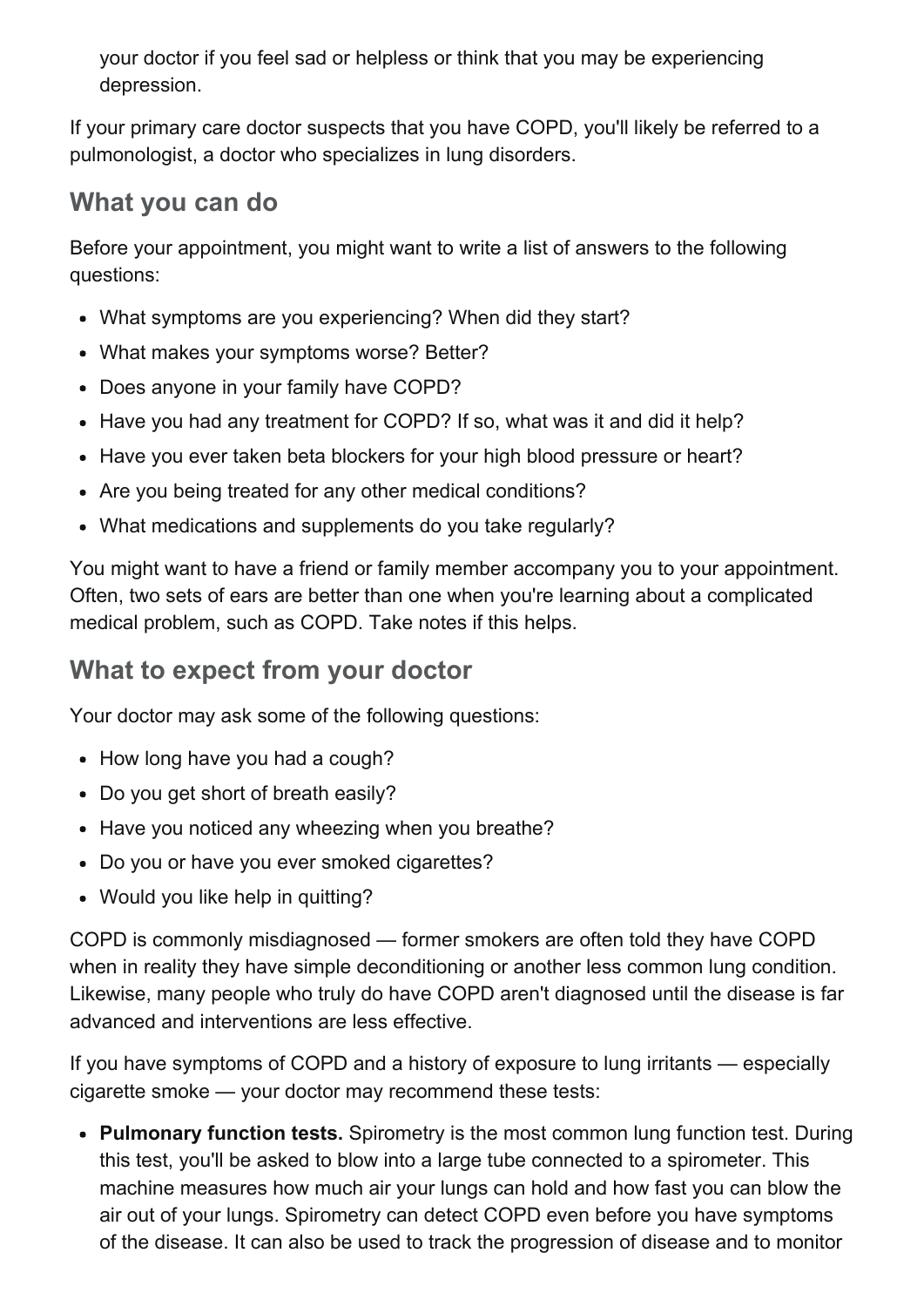how well treatment is working. Spirometry often includes measurement of the effect of bronchodilator administration. Other lung function tests include measurement of lung volumes, diffusing capacity and pulse oximetry.

- Chest X-ray. A chest X-ray can show emphysema, one of the main causes of COPD. An X-ray can also rule out other lung problems or heart failure.
- CT scan. A CT scan of your lungs can help detect emphysema and help determine if you might benefit from surgery for COPD. CT scans can also be used to screen for lung cancer, which is more common among people with COPD than it is among those who smoked but didn't develop COPD.
- Arterial blood gas analysis. This blood test measures how well your lungs are bringing oxygen into your blood and removing carbon dioxide.

A diagnosis of COPD is not the end of the world. Most people have mild forms of the disease for which little therapy is needed other than smoking cessation. Even for more advanced stages of disease, effective therapy is available that can control symptoms, reduce your risk of complications and exacerbations, and improve your ability to lead an active life.

# Smoking cessation

The most essential step in any treatment plan for COPD is to stop all smoking. It's the only way to keep COPD from getting worse — which can eventually reduce your ability to breathe. But quitting smoking isn't easy. And this task may seem particularly daunting if you've tried to quit and have been unsuccessful.

Talk to your doctor about nicotine replacement products and medications that might help, as well as how to handle relapses. It's also a good idea to avoid secondhand smoke exposure whenever possible.

# **Medications**

Doctors use several kinds of medications to treat the symptoms and complications of COPD. You may take some medications on a regular basis and others as needed.

### **Bronchodilators**

These medications — which usually come in an inhaler — relax the muscles around your airways. This can help relieve coughing and shortness of breath and make breathing easier. Depending on the severity of your disease, you may need a short-acting bronchodilator before activities, a long-acting bronchodilator that you use every day, or both.

Short-acting bronchodilators include albuterol (ProAir HFA, Ventolin HFA, others), levalbuterol (Xopenex), and ipratropium (Atrovent). The long-acting bronchodilators include tiotropium (Spiriva), salmeterol (Serevent), formoterol (Foradil, Perforomist), arformoterol (Brovana), indacaterol (Arcapta) and aclidinium (Tudorza).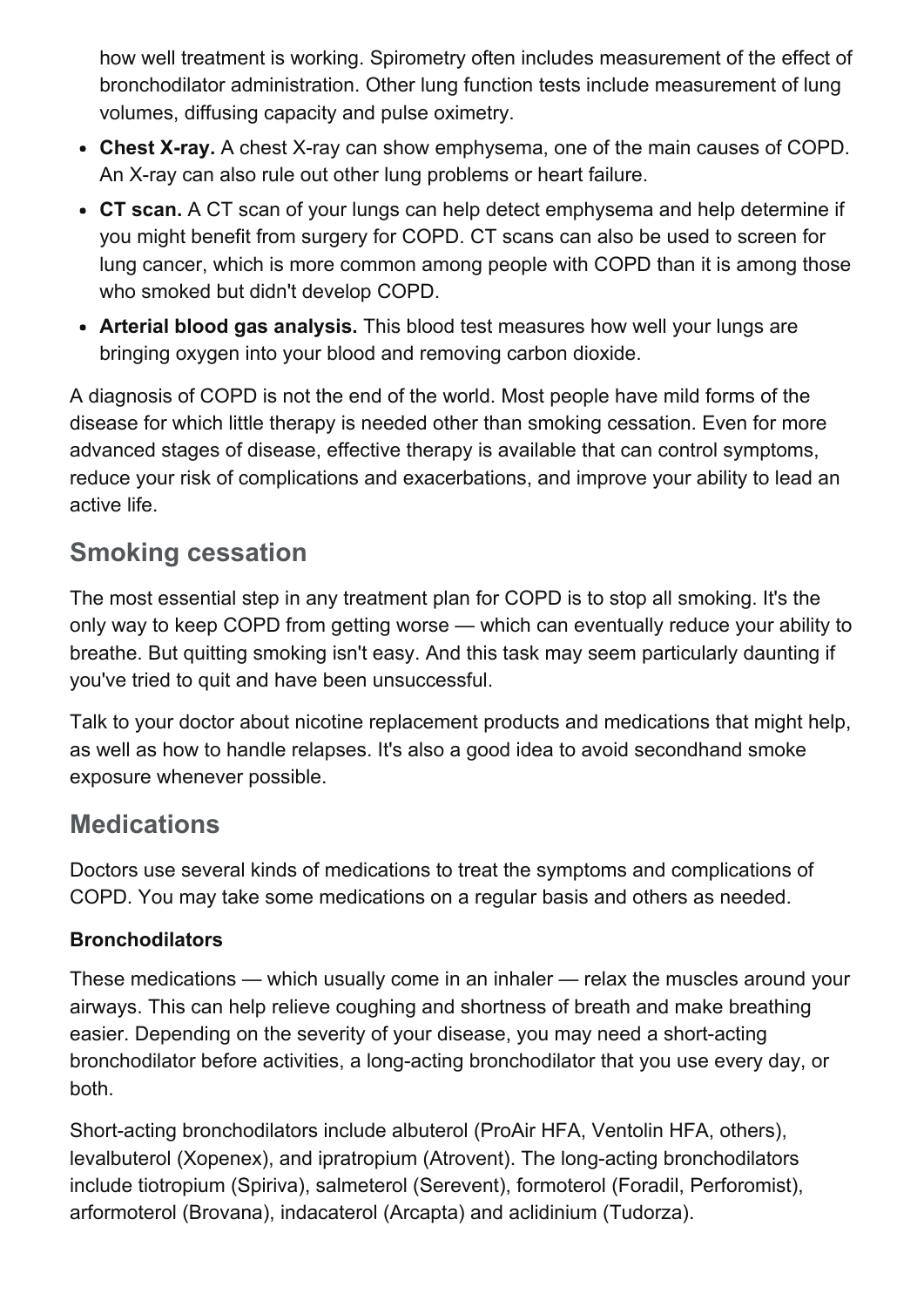#### Inhaled steroids

Inhaled corticosteroid medications can reduce airway inflammation and help prevent exacerbations. Side effects may include bruising, oral infections and hoarseness. These medications are useful for people with frequent exacerbations of COPD. Fluticasone (Flovent) and budesonide (Pulmicort) are examples of inhaled steroids.

#### Combination inhalers

Some medications combine bronchodilators and inhaled steroids. Salmeterol and fluticasone (Advair) and formoterol and budesonide (Symbicort) are examples of combination inhalers.

#### Oral steroids

For people who have a moderate or severe acute exacerbation, short courses (for example, 5 days) of oral corticosteroids prevent further worsening of COPD. However, long-term use of these medications can have serious side effects, such as weight gain, diabetes, osteoporosis, cataracts and an increased risk of infection as well as increased mortality associated with COPD.

#### Phosphodiesterase-4 inhibitors

A new type of medication approved for people with severe COPD and symptoms of chronic bronchitis is roflumilast (Daliresp), a phosphodiesterase-4 inhibitor. This drug decreases airway inflammation and relaxes the airways. Common side effects include diarrhea and weight loss.

### Theophylline

This very inexpensive medication helps improve breathing and prevents exacerbations. Side effects may include nausea, headache, fast heartbeat and tremor. Side effects are dose related, and low doses are recommended.

### **Antibiotics**

Respiratory infections, such as acute bronchitis, pneumonia and influenza, can aggravate COPD symptoms. Antibiotics help treat acute exacerbations, but are not generally recommended for prevention. However, a recent study shows that the antibiotic azithromycin prevents exacerbations, but it isn't clear whether this is due to its antibiotic effect or its anti-inflammatory properties.

## Lung therapies

Doctors often use these additional therapies for people with moderate or severe COPD:

• Oxygen therapy. If there isn't enough oxygen in your blood, you may need supplemental oxygen. There are several devices to deliver oxygen to your lungs, including lightweight, portable units that you can take with you to run errands and get around town. Some people with COPD use oxygen only during activities or while sleeping. Others use oxygen all the time. Oxygen therapy can improve quality of life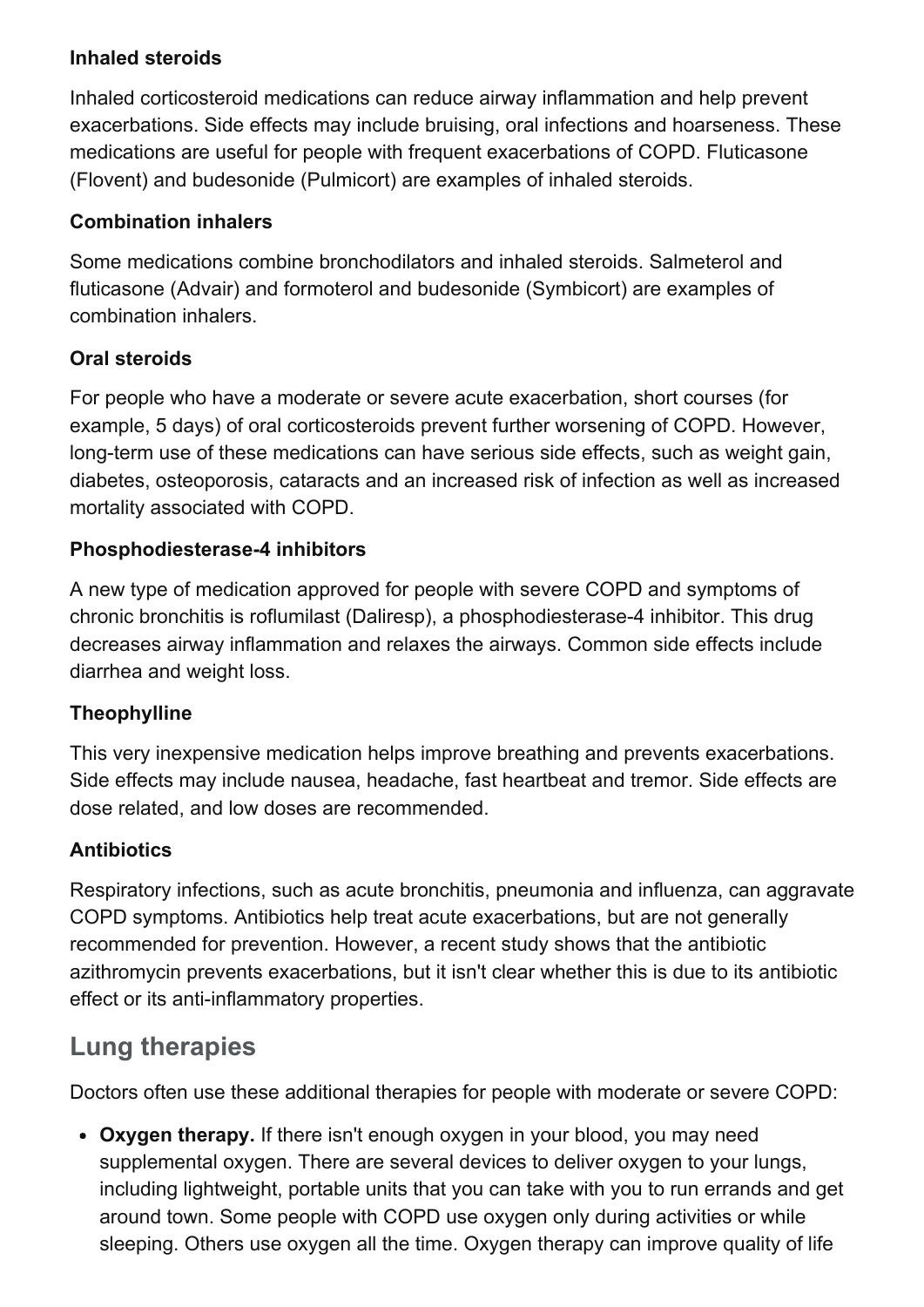and is the only COPD therapy proven to extend life. Talk to your doctor about your needs and options.

• Pulmonary rehabilitation program. These programs typically combine education, exercise training, nutrition advice and counseling. You'll work with a variety of specialists, who can tailor your rehabilitation program to meet your needs. Pulmonary rehabilitation may shorten hospitalizations, increase your ability to participate in everyday activities and improve your quality of life. Talk to your doctor about referral to a program.

## Managing exacerbations

Even with ongoing treatment, you may experience times when symptoms become worse for days or weeks. This is called an acute exacerbation, and it may lead to lung failure if you don't receive prompt treatment.

Exacerbations may be caused by a respiratory infection, air pollution or other triggers of inflammation. Whatever the cause, it's important to seek prompt medical help if you notice a sustained increase in coughing, a change in your mucus or if you have a harder time breathing.

When exacerbations occur, you may need additional medications (such as antibiotics or steroids or both), supplemental oxygen or treatment in the hospital. Once symptoms improve, your doctor will talk with you about measures to prevent future exacerbations, such as quitting smoking, taking inhaled steroids, long-acting bronchodilators or other medications, getting your annual flu vaccine, and avoiding air pollution whenever possible.

## **Surgery**

Surgery is an option for some people with some forms of severe emphysema who aren't helped sufficiently by medications alone:

- Lung volume reduction surgery. In this surgery, your surgeon removes small wedges of damaged lung tissue from the upper lungs. This creates extra space in your chest cavity so that the remaining healthier lung tissue can expand and the diaphragm can work more efficiently. In some people, this surgery can improve quality of life and prolong survival.
- Lung transplant. Lung transplantation may be an option for certain people who meet specific criteria. Transplantation can improve your ability to breathe and to be active, but it's a major operation that has significant risks, such as organ rejection, and it obligates you to take lifelong immune-suppressing medications.

If you have COPD, you can take steps to feel better and slow the damage to your lungs:

• Control your breathing. Talk to your doctor or respiratory therapist about techniques for breathing more efficiently throughout the day. Also be sure to discuss breathing positions and relaxation techniques that you can use when you're short of breath.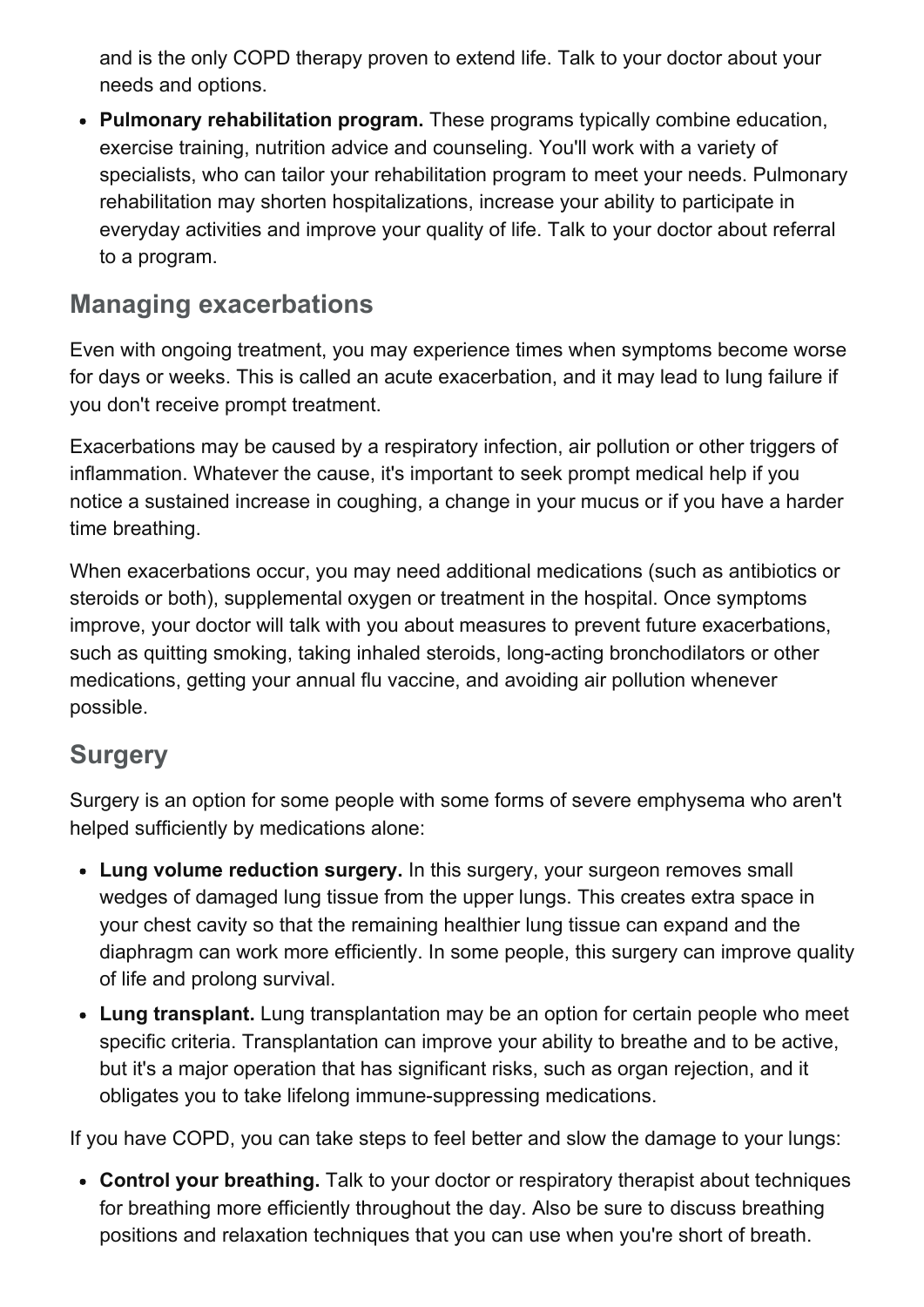- Clear your airways. With COPD, mucus tends to collect in your air passages and can be difficult to clear. Controlled coughing, drinking plenty of water and using a humidifier may help.
- Exercise regularly. It may seem difficult to exercise when you have trouble breathing, but regular exercise can improve your overall strength and endurance and strengthen your respiratory muscles.
- Eat healthy foods. A healthy diet can help you maintain your strength. If you're underweight, your doctor may recommend nutritional supplements. If you're overweight, losing weight can significantly help your breathing, especially during times of exertion.
- Avoid smoke and air pollution. In addition to quitting smoking, it's important to avoid places where others smoke. Secondhand smoke may contribute to further lung damage. Other types of air pollution also can irritate your lungs.
- See your doctor regularly. Stick to your appointment schedule, even if you're feeling fine. It's important to steadily monitor your lung function. And be sure to get your annual flu vaccine in the fall to help prevent infections that can worsen your COPD. Ask your doctor when you need the pneumococcal vaccine.

Living with COPD can be a challenge — especially as it becomes harder to catch your breath. You may have to give up some activities you previously enjoyed. Your family and friends may have difficulty adjusting to some of the changes.

It can help to share your fears and feelings with your family, friends and doctor. You may also want to consider joining a support group for people with COPD. And you may benefit from counseling or medication if you feel depressed or overwhelmed.

Unlike some diseases, COPD has a clear cause and a clear path of prevention. The vast majority of cases are directly related to cigarette smoking, and the best way to prevent COPD is to never smoke — or to stop smoking now.

If you're a longtime smoker, these simple statements may not seem so simple, especially if you've tried quitting — once, twice or many times before. But keep trying. It's critical to find a tobacco cessation program that can help you quit for good. It's your best chance for preventing damage to your lungs.

Occupational exposure to chemical fumes and dust is another risk factor for COPD. If you work with this type of lung irritant, talk to your supervisor about the best ways to protect yourself, such as using respiratory protective equipment.

# References

- 1. Balkissoon R, et al. Chronic obstructive pulmonary disease: A concise review. Medical Clinics of North America. 2011;95:1125.
- 2. Longo DL, et al. Chronic obstructive pulmonary disease (COPD). Harrison's Online. 18th ed. New York, N.Y.: The McGrawHill Companies; 2012. http://www.accessmedicine.com. Accessed June 3, 2015.